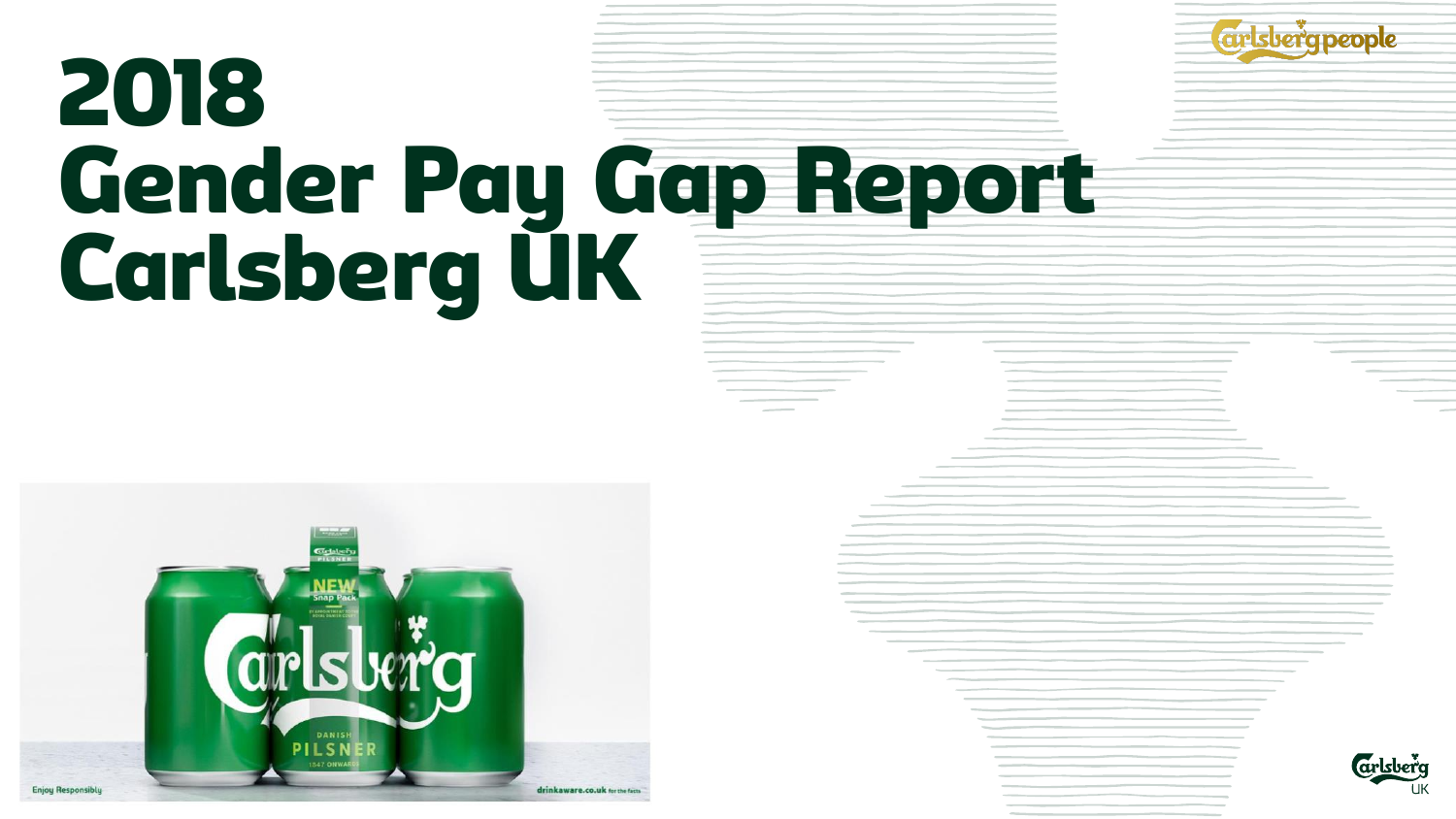## Foreword



2018 was a year of incredible change in Carlsberg UK. Guided by our purpose of Brewing For a Better Today and Tomorrow, we continued to invest behind our amazing portfolio of brands and the fantastic capability of our team. We have seen great growth in our World Beer brands, we are excited about the growth potential of our Craft Brands and the revitalisation of some of our key established Brands – our tomorrow is full of opportunities.

One other significant change since our last Gender Pay Gap report, however, was the very difficult decision we made to transfer the operation of our logistics and porterage operation to a strategic partner, a decision which saw us say goodbye to over 1000 colleagues. Whilst, this decision has allowed us to refocus on our core disciplines of Brewing, Marketing and Selling, it was one that has created a very different organisation shape to the one that we reported on for our 2017 Gender Pay Gap Report. Carlsberg UK headcount is approximately 40% of what it was 12 months ago and the distribution of our workforce is radically different. On top of that we moved the date we pay our bonus, outside of the 2018 review dates – this means that our Company Annual Bonus which is paid to all roles in Carlsberg UK, is not included in the 2018 Gender Pay Report. These changes make it difficult to track our progress between 2017 and 2018 as we are not comparing a like for like business.

Reviewing our 2018 results in isolation is disappointing, but they mask some good progress we have made, in particular in our largely unaffected Commercial business which has seen a reduction in the Gender Pay Gap of 5% in one year, whilst our Supply Chain Company continues to have a small pay gap in favour of our female employees. As a business focused on delivering for Today and for Tomorrow, we know there is no overnight fix, but a lot of the changes we have made and are planning to make will only improve our balance over the longer term. We remain totally committed to actively seeking ways to improve and ensure that everyone in Carlsberg UK has an opportunity to flourish and drive our business forward.

In this report, we will look at the numbers in detail and, more importantly, let you know about some of the initiatives we have already started, to ensure that Carlsberg UK is one of the best employers in the UK



Tomek Blawat Greg Morris



Managing Director VP, Human Resources

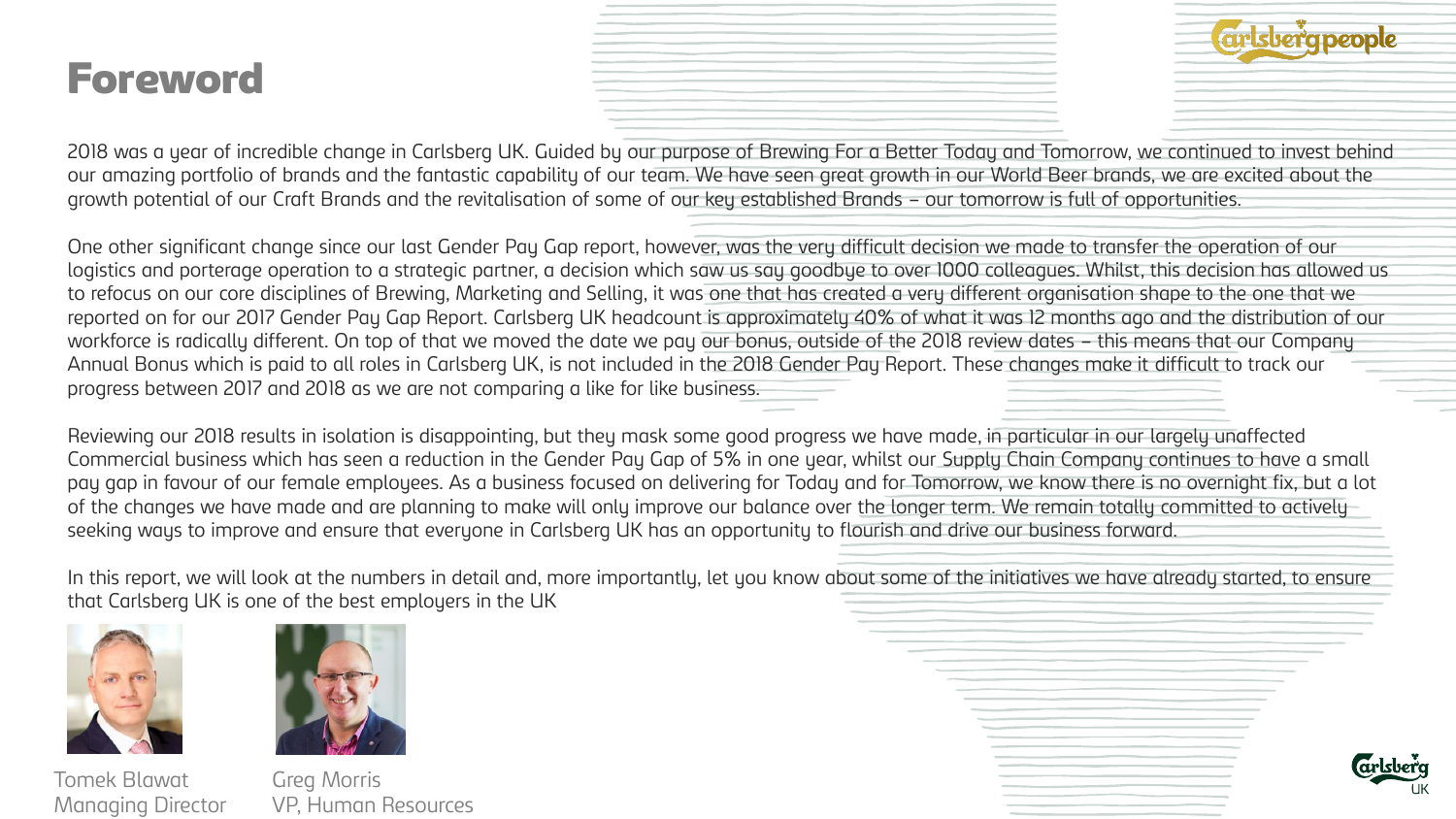## ACTIONS IN PLACE

| <b>OFFERING</b>            | <b>ACTIONS</b>                                                                                                                                                                                                                                                      | HOW IS THIS HELPING US                                                                                                                                                                                                                                                                                                                                                                                                                                                                                                          |  |  |
|----------------------------|---------------------------------------------------------------------------------------------------------------------------------------------------------------------------------------------------------------------------------------------------------------------|---------------------------------------------------------------------------------------------------------------------------------------------------------------------------------------------------------------------------------------------------------------------------------------------------------------------------------------------------------------------------------------------------------------------------------------------------------------------------------------------------------------------------------|--|--|
| <b>Flexible Work Place</b> | Carlsberg UK has a long established Flexible Working<br>Policy available for all employees which is matched by a<br>very strong flexible working culture                                                                                                            | • Many roles allow for flexibility of working location and often flexibility of start and finish time<br>Culturally we focus on output from role rather than the hours that someone spends in the office<br>All employees are provided with a laptop enabling them to work from any location. We have<br>invested in infrastructure to enable remote working through video conference technology<br>Whilst we have 34 days of annual leave, employees can also buy and sell holiday to support<br>outside work responsibilities |  |  |
| <b>Part Time Workers</b>   | We are supportive of part time working arrangements in<br>many parts of our organisation.                                                                                                                                                                           | There are part time positions in Production, Sales, Marketing, HR, Finance and Customer<br>Supply Chain Functions.<br>13% of all of our employees are engaged on part time employment contracts<br>I in 3 of women in Carlsberg work on a part time arrangement                                                                                                                                                                                                                                                                 |  |  |
| Maternity                  | We have a long established Maternity Pay Scheme<br>(2005) which has helped us to support, retain and return<br>some of our key talent.<br>We continue to find ways to support our female talent<br>during pregnancy, maternity leave and on their return to<br>work | • In 2018, we created a maternity guide to support women through pregnancy whilst at work<br>and then through their period of maternity leave and return to work<br>• This was greatly enhance by the appointment of a Maternity champion who focuses on<br>helping maternity returners to have a great experience, supporting our efforts to retain and<br>progress female talent                                                                                                                                              |  |  |
| <b>Development</b>         | We are focused on the development of internal talent<br>throughout Carlsberg UK with focused efforts on building<br>functional, leadership and interpersonal capability.                                                                                            | • We have hired our first female Engineering Apprentice to join our Production Team in the<br><b>Breweru</b><br>We are supporting the development of Female leaders, with 50% of the positions available<br>on Leadership Development Programmes being filled by female talent.                                                                                                                                                                                                                                                 |  |  |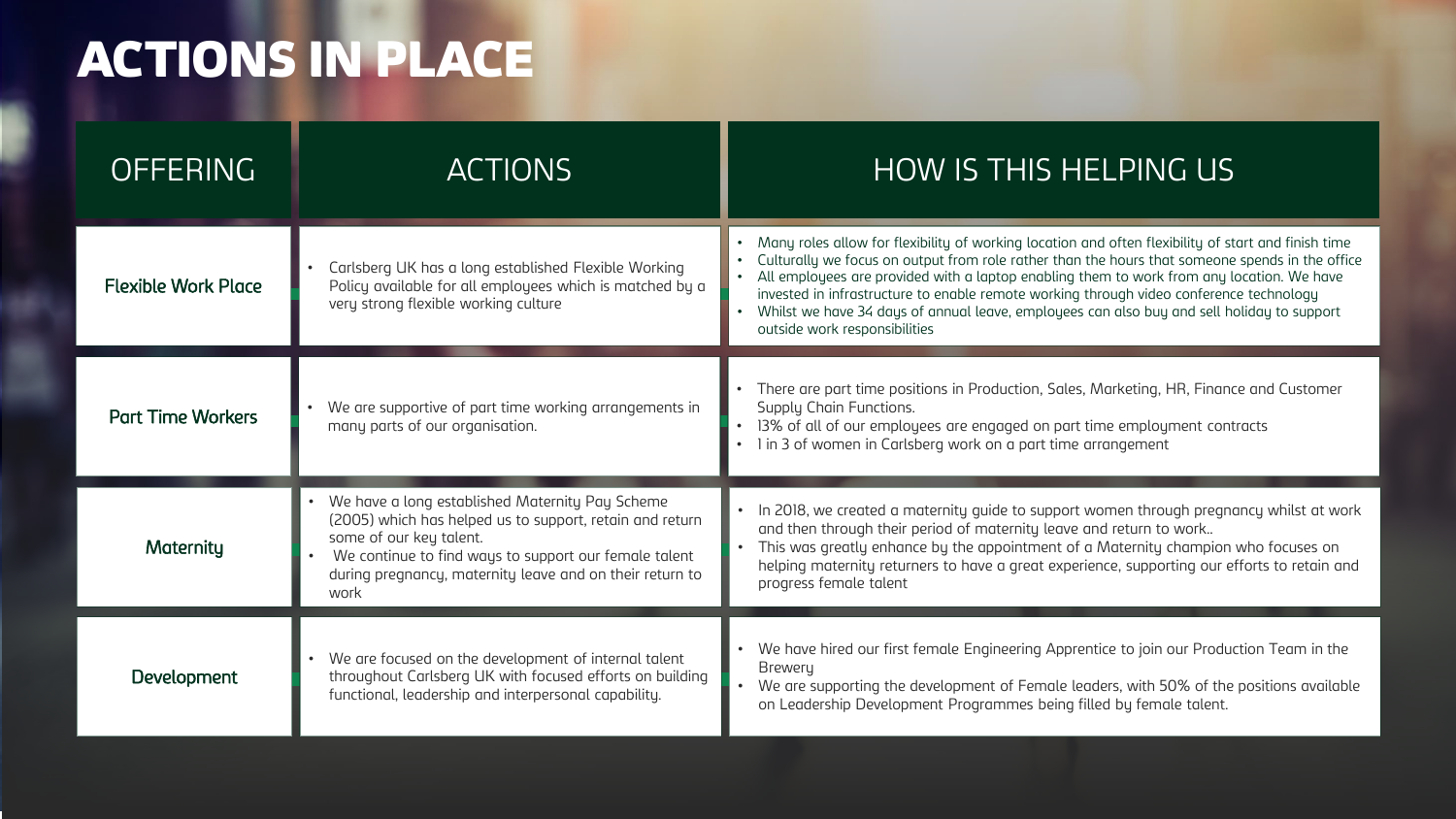## Gender Pay Gap Report 2018

- The Gender Pay Gap in our Commercial Company has improved by 5% points in the last 12 months
- Their continues to be a very small gap in our Supply Chain Company in favour of women.
- We have some good momentum in both Companies but due to the dramatic changes in the shape of our workforce since 2017, we are not comparing like with like between this report and our previous entry.
- Over the course of 2018 we have continued to review the pay of men and women in commensurate roles and we are reassured by our findings that, other than for legitimate drivers of pay, such as job level, job type or performance there is no significant difference in the pay of men and women
- The main driver of our Gender Pay Gap is the number of women in senior roles versus the number of women in our more junior positions and this is the focus of our action plan - We've have 4 key workstreams to assist which we believe will be critical in addressing the imbalances and will benefit employees right across the organization.



To optimise our Talent Attraction strategies to help us to attract outstanding female talent to Carlsberg

To enhance the experience of Maternity Returners

To continue to innovate and challenge to build a flexible workplace and culture

To reinvigorate our retention planning to ensure we develop and retain talent with the highest potential